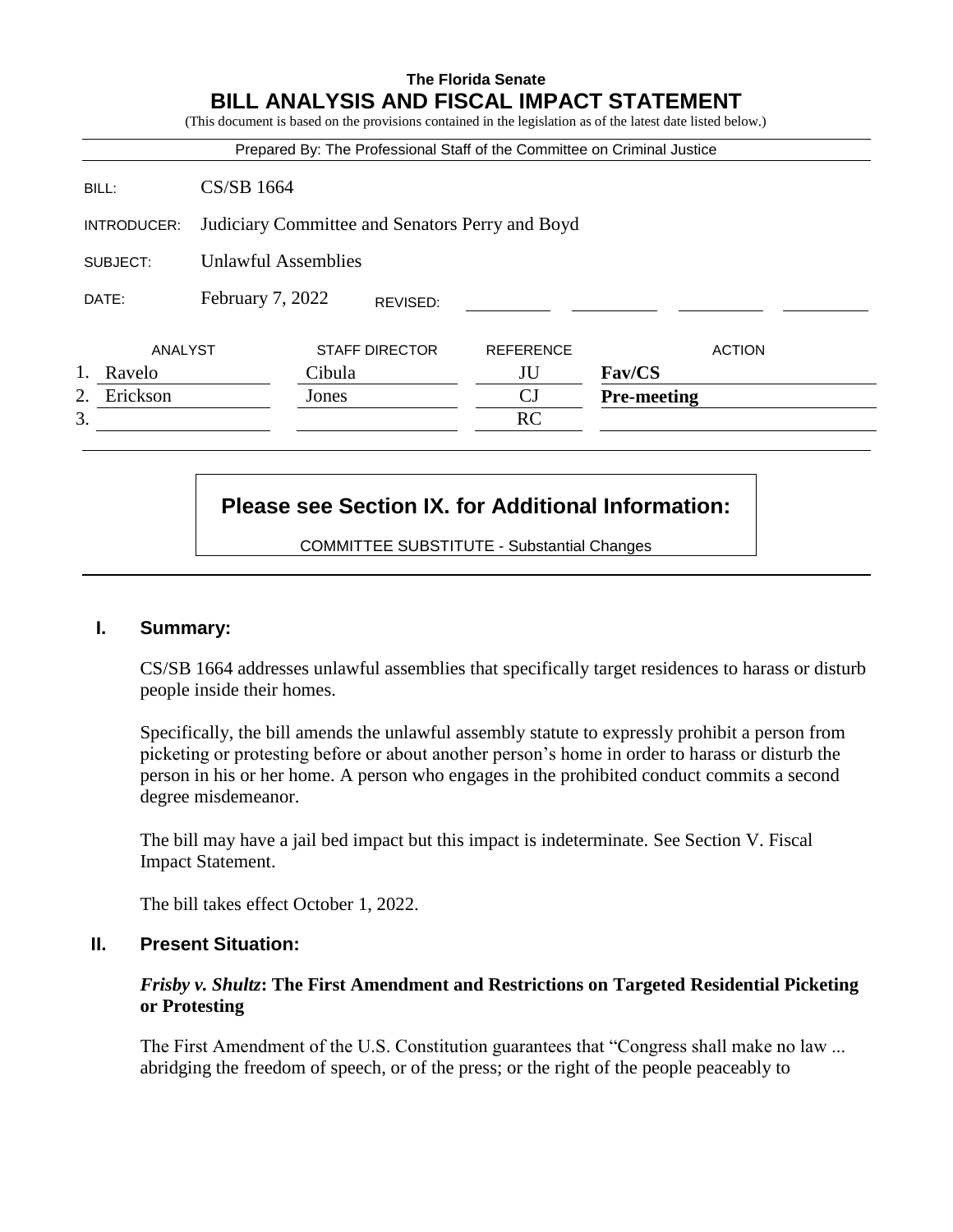assemble, and to petition the Government for a redress of grievances."<sup>1</sup> The rights guaranteed by the First Amendment apply with equal force to state governments through the due process clause of the Fourteenth Amendment.<sup>2</sup> "Despite the seemingly clear imperative of the text of the First Amendment, the Supreme Court has held that a content-neutral restriction of speech is constitutional if it 'serves a significant government interest,' 'is narrowly tailored' to achieving those ends, and leaves ample alternative avenues for speech."<sup>3</sup>

The "principal inquiry in determining whether a restriction on speech is content-neutral is 'whether the government has adopted a restriction on speech because of the message it conveys. The government's purpose is the controlling consideration."<sup>4</sup>

"[T]he government may impose reasonable restrictions on the time, place and manner of protected speech[.]"<sup>5</sup> "[T]he requirement of narrow tailoring is satisfied 'so long as the ... regulation promotes a substantial governmental interest"<sup>6</sup> and "the means chosen are not substantially broader than necessary to achieve the government's interest."<sup>7</sup>

In *Frisby v. Schultz*,<sup>8</sup> the U.S. Supreme Court upheld an ordinance enacted in Brookfield, Wisconsin. This ordinance banned targeted residential picketing. The precise language of the ordinance was described as follows: "It is unlawful for any person to engage in picketing before or about the residence or dwelling of any individual in the Town of Brookfield."<sup>9</sup> The Court stated that the appellees and others engaged in picketing "on a public street outside the Brookfield residence of a doctor who apparently performs abortions at two clinics in neighboring towns."<sup>10</sup> The Court described the picketing as:

generally orderly and peaceful; the town never had occasion to invoke any of its various ordinances prohibiting obstruction of the streets, loud and unnecessary noises, or disorderly conduct. Nonetheless, the picketing generated substantial controversy and numerous complaints. $^{11}$ 

In undertaking its analysis of the ordinance, the Court first identified the ordinance as impacting protected speech.<sup>12</sup> Next, the Court noted that in ascertaining "what limits, if any, may be placed on protected speech, we have often focused on the 'place' of that speech, considering the nature of the forum the speaker seeks to employ. Our cases have recognized that the standards by which

<sup>5</sup> *Ward, supra,* 491 U.S. at 791. "Even protected speech is not equally permissible in all places and at all times." *Cornelius v. NAACP Legal Defense & Educational Fund, Inc.* 473 U.S. 788, 799 (1985).

<sup>&</sup>lt;sup>1</sup> Amend. I, U.S. Const.

<sup>2</sup> Amend. XIV, U.S. Const. *See also* Art. I, Fla. Const.

<sup>3</sup> *Bell v. Winter Park, Fla.,* 745 F.3d 1318, 1322 (11th Cir. 2014) (footnotes omitted), citing *Frisby v. Schultz*, 487 U.S. 474, 484-485 (1988). The Eleventh Circuit court noted that this is an intermediate scrutiny test rather than the strict scrutiny test applied to content-based restrictions on speech*. Id.* at 1322, n. 7, citing and quoting *CAMP Legal Def. Fund, Inc. v. City of Atlanta*, 451 F.3d 1257, 180 (11th Cir. 2006).

<sup>4</sup> *Id.* at 1333, n. 6, citing and quoting *Ward v. Rock Against Racism*, 491 U.S. 781, 791 (1989) (citation omitted).

<sup>6</sup> *Id.* at 799, citing and quoting *United State v. Albertini*, 472 U.S. 675, 689 (1985) (other citation omitted). 7 *Id.* at 800.

<sup>8</sup> 487 U.S. 474 (1988).

<sup>&</sup>lt;sup>9</sup> *Id.* at 477 (citing appellate record).

<sup>10</sup> *Id.* at 476.

<sup>11</sup> *Id.*

<sup>12</sup> *Id*. at 479.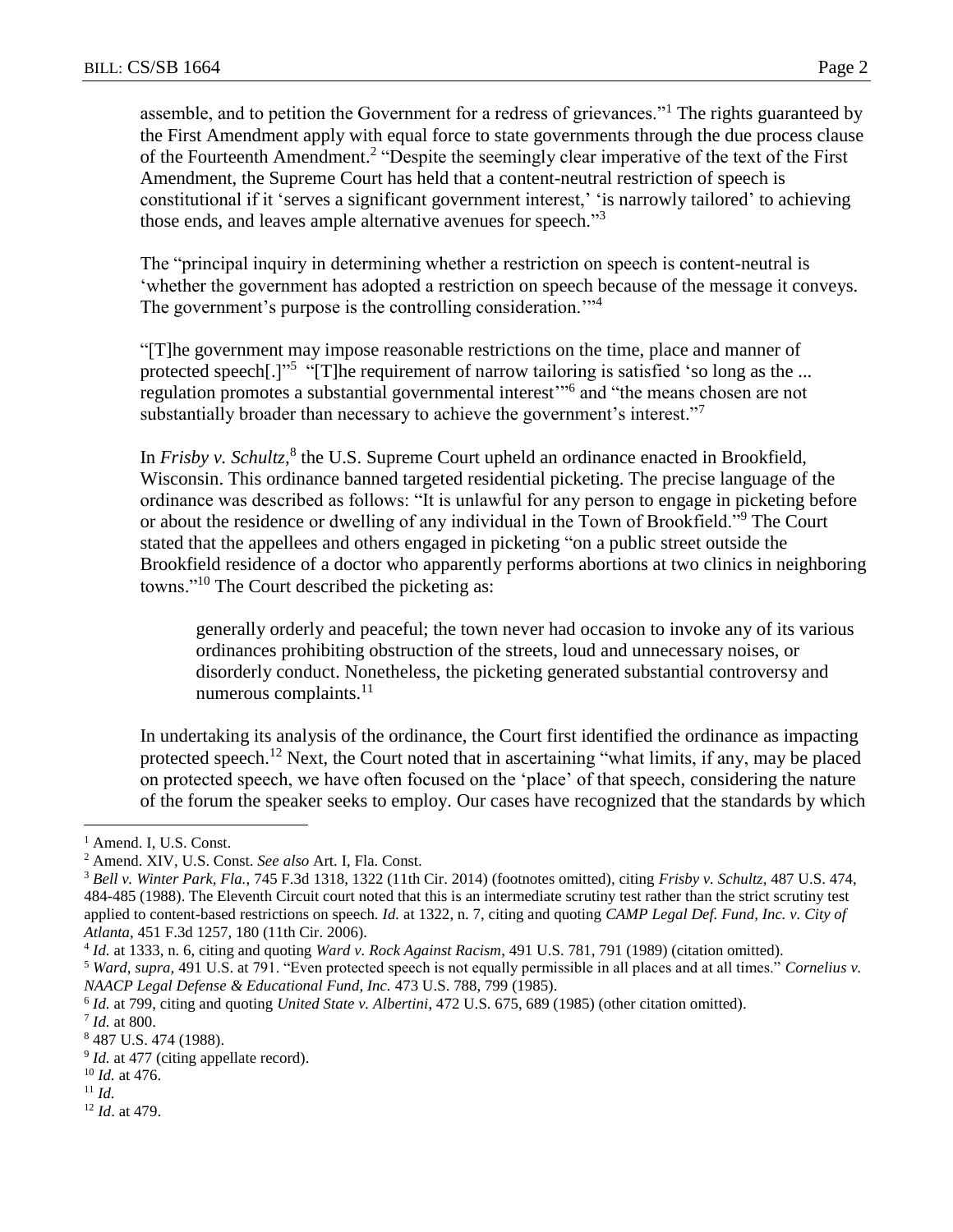limitations on speech must be evaluated 'differ depending on the character of the property at issue."<sup>13</sup> The Court determined that public streets and sidewalks were impacted by the ordinance, and that they were public fora and "must be judged against the stringent standards we have established for restrictions on speech in traditional public fora[.]"<sup>14</sup> Those "standards" are provided in the content-neutral analysis previously described.

The Court accepted the lower federal court's conclusion that the ordinance was content-neutral.<sup>15</sup> While the next step in the analysis is typically to determine whether the regulation is narrowly tailored to serve a governmental interest, the court elected to first address whether the ordinance left open ample alternative channels of communication because this question was "easily answered."<sup>16</sup> The Court determined that the ordinance was "readily subject to a narrowing construction that avoids constitutional difficulties." The ordinance only prohibited "focused picketing taking place solely in front of a particular residence<sup>[1]</sup><sup>17</sup> The ordinance did not bar protestors from residential neighborhoods, including marching through those neighborhoods or walking a route in front of houses in those neighborhoods.<sup>18</sup>

The Court then inquired whether the ordinance served a significant government interest. The court relied on its precedent to answer the question affirmatively. This precedent identified "[t]he state's interest in protecting the well-being, tranquility, and privacy of the home" as being "certainly of the highest order in a free and civilized society."<sup>19</sup> The Court also noted:

One important aspect of residential privacy is protection of the unwilling listener. Although in many locations, we expect individuals simply to avoid speech they do not want to hear, ... the home is different. "That we are often 'captives' outside the sanctuary of the home and subject to objectionable speech ... does not mean we must be captives everywhere." *Rowan v. Post Office Dept*., [397 U.S. 728, 738 (1970)]. Instead, a special benefit of the privacy all citizens enjoy within their own walls, which the State may legislate to protect, is an ability to avoid intrusions. Thus, we have repeatedly held that individuals are not required to welcome unwanted speech into their own homes and that the government may protect this freedom....<sup>20</sup>

Finally, the Court inquired whether the ordinance was narrowly tailored to serve the identified government interest. The Court stated that "[a] statute is narrowly tailored if it targets and eliminates no more than the exact source of the 'evil' it seeks to remedy."<sup>21</sup> Further, a complete ban "can be narrowly tailored, but only if each activity within the proscription's scope is an appropriately targeted evil."<sup>22</sup> The Court found that the "type of focused picketing prohibited" by the ordinance was "fundamentally different from more generally directed means of

- <sup>21</sup> *Id.* at 485 (citation omitted).
- <sup>22</sup> *Id.*

<sup>13</sup> *Id.,* citing and quoting *Perry Education Assn. v. Perry Local Educators' Assn*., 460 U.S. 37, 44 (1983).

<sup>14</sup> *Id.* at 480-481.

<sup>15</sup> *Id.* at 482.

<sup>16</sup> *Id.*

<sup>&</sup>lt;sup>17</sup> *Id.* at 482-483 (relying on representations from counsel at oral argument).

<sup>&</sup>lt;sup>18</sup> *Id.* at 483 (relying on representations from counsel at oral argument).

<sup>19</sup> *Id.* at 484, citing and quoting *Carey v. Brown*, 447 U.S. 455, 471 (1980).

 $20$  Id. at 484-485 (other citations omitted).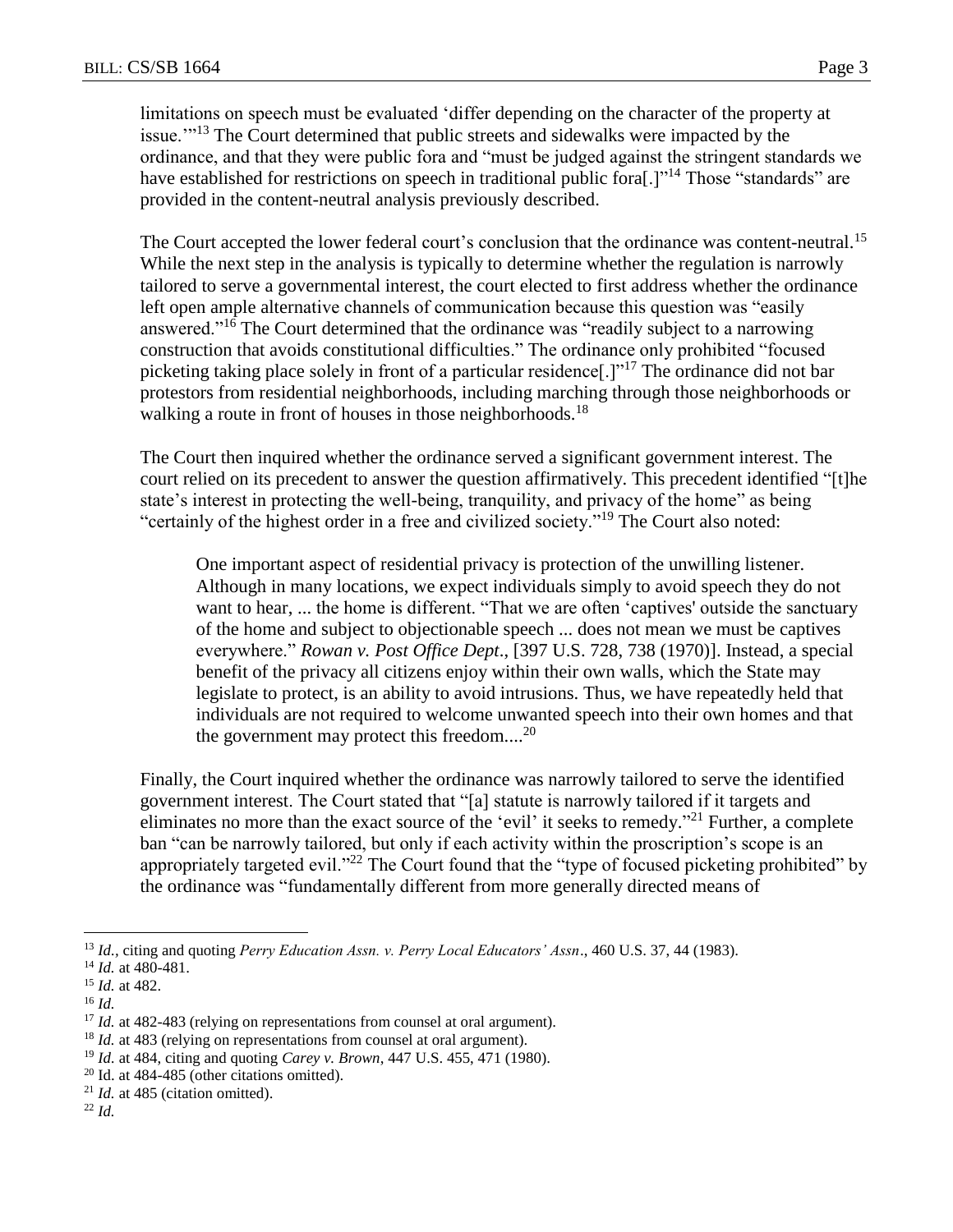communication that may not be completely banned in residential areas," citing its decisions regarding handbilling and solicitation.<sup>23</sup> The Court further found:

... the picketing is narrowly directed at the household, not the public. The type of picketers banned by the Brookfield ordinance generally do not seek to disseminate a message to the general public, but to intrude upon the targeted resident, and to do so in an especially offensive way. Moreover, even if some such picketers have a broader communicative purpose, their activity nonetheless inherently and offensively intrudes on residential privacy.... 24

The Court opined that the "First Amendment permits the government to prohibit offensive speech as intrusive when the 'captive' audience cannot avoid the objectionable speech."<sup>25</sup> The Court concluded that the ordinance was narrowly tailored to addresses targeted picketing of residents who were essentially "captives" to this picketing.

The target of the focused picketing banned by the Brookfield ordinance is just such a "captive." The resident is figuratively, and perhaps literally, trapped within the home, and because of the unique and subtle impact of such picketing is left with no ready means of avoiding the unwanted speech.... Thus, the "evil" of targeted residential picketing, "the very presence of an unwelcome visitor at the home," [*Carey v. Brown*, 447 U.S. 455, 478 (1980) (Rehnquist, J., dissenting)], is "created by the medium of expression itself." [*City Council of Los Angeles v. Taxpayers for Vincent*, 466 U.S. 789, 810 (1984)]. Accordingly, the Brookfield ordinance's complete ban of that particular medium of expression is narrowly tailored.<sup>26</sup>

## *Unlawful Assembly, Breach of Peace, and Disorderly Conduct*

Although protests, at face value, are legal, certain offenses may occur at or near a protest that are not protected under the First Amendment. For example, s. 870.02(1), F.S., provides that it is a second degree misdemeanor<sup>27</sup> for three or more persons meeting together to commit *a breach of the peace*<sup>28</sup> or any other unlawful act.

The Florida Supreme Court has held that the "basic common law elements apply" to s. 870.02, F.S., and has construed this statute "to prohibit (1) an assembly of three or more persons who, (2) having a common unlawful purpose, (3) assemble in such a manner as to give rational, firm, and courageous persons in the neighborhood of the assembly a well-grounded fear of a breach of the peace."<sup>29</sup> The Court has further held that this statute does not infringe on free speech or assembly if the term "unlawful assembly" used in s. 870.02, F.S., meets the Court's previously-described

<sup>23</sup> *Id.* at 486 (citations omitted).

<sup>24</sup> *Id.*

<sup>&</sup>lt;sup>25</sup> *Id.* at 487 (citations omitted).

<sup>26</sup> *Id.* at 487-488 (other citation omitted).

 $27$  A second degree misdemeanor is punishable by up to 60 days in jail and a fine of up to \$500. Sections 775.082 and 775.083, F.S.

<sup>28</sup> Emphasis provided by staff.

<sup>29</sup> *State v. Simpson*, 347 So.2d 414, 415 (Fla. 1977) (footnote omitted).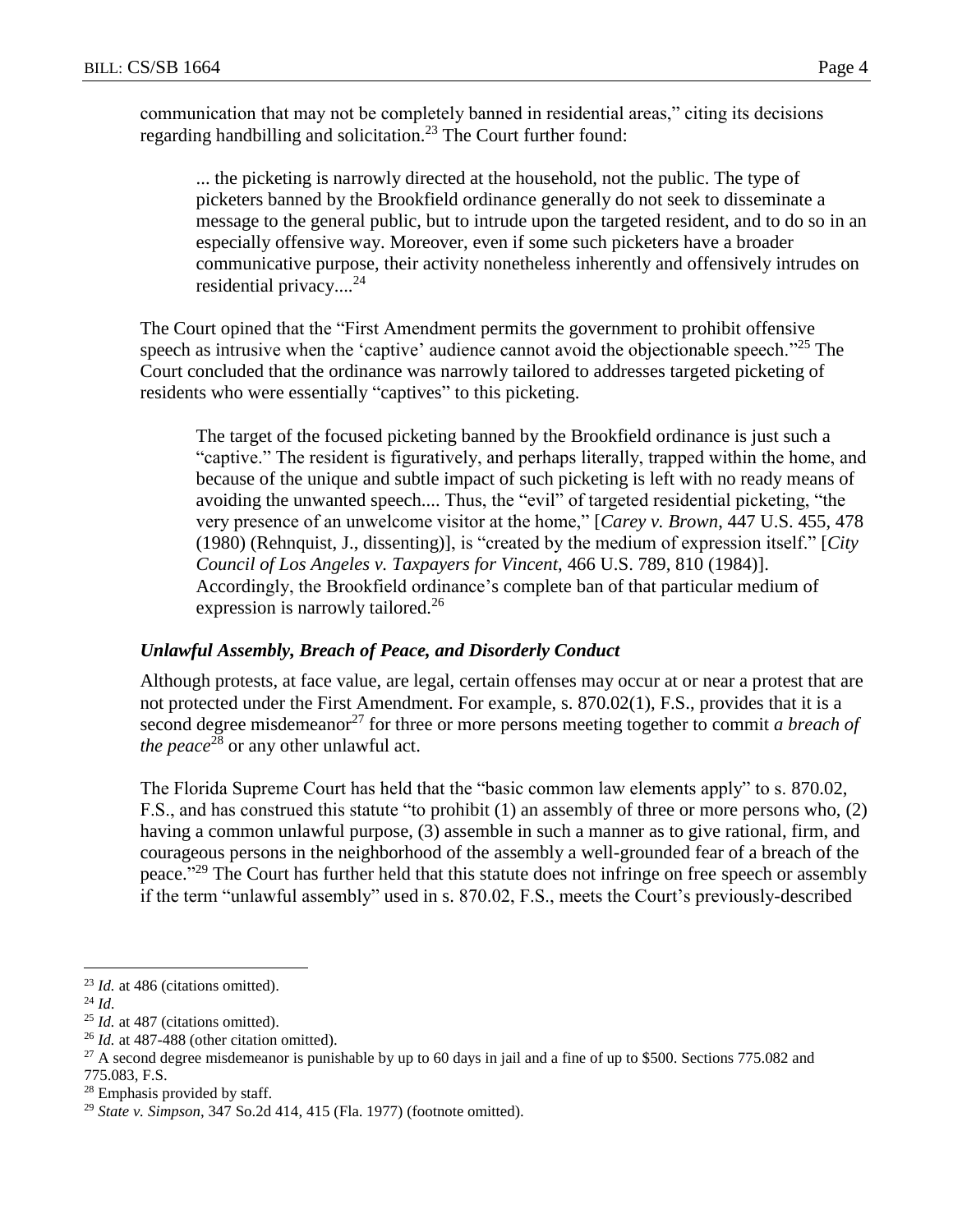Section 877.03, F.S., provides that it is a second degree misdemeanor to commit such acts as are of a nature to corrupt the public morals, or outrage the sense of public decency, or affect the peace and quiet of persons who may witness them, or engage in brawling or fighting, or *engage in such conduct as to constitute a breach of the peace or disorderly conduct*. 31

The unlawful assembly statute differs from the breach of peace or disorderly conduct statute by requiring that a person arrested for unlawful assembly be held in custody until he or she is brought before the court for admittance to bail in accordance with ch. 903, F.S.<sup>32</sup>

Section 870.04, F.S., requires the following officers to go among persons who "unlawfully, riotously, or tumultuously assemble in any county, city or municipality" (or as near to them as may be done safely) and in the name of the state command these persons "immediately and peaceably to disperse":

- The sheriff or the sheriff's deputies;
- The mayor;
- Any commissioner, council member, alderman, or police officer of the city or municipality;
- Any officer or member of the Florida Highway Patrol;
- Any officer or agent of the Fish and Wildlife Conservation Commission or the Department of Environmental Protection;
- Any beverage enforcement agent;
- Any personnel or representatives of the Department of Law Enforcement or its successor; or
- Any other peace officer.

This requirement applies regardless of the number of assembled persons or whether they are armed or not.

Section 870.04, F.S., also provides that if the assembled persons, after receiving the command to disperse, do not immediately and peaceably disperse, the officers must command the assistance of "all such persons in seizing, arresting, and securing such persons in custody."

<sup>30</sup> *Id.* at 416.

<sup>&</sup>lt;sup>31</sup> Emphasis provided by staff. The Florida Supreme Court has narrowed the application of the statute to avoid possible infringement on constitutionally-protected speech, limiting its application so it only applies "to words which 'by their very utterance . . . inflict injury or tend to incite an immediate breach of the peace,' *White v. State*, [330 So.2d 3, 7 (Fla.1976)]; *See Chaplinsky v. New Hampshire*, [315 U.S. 568, 572 (1942)]; or to words, known to be false, reporting some physical hazard in circumstances where such a report creates a clear and present danger of bodily harm to others." *State v. Saunders*, 339 So.2d 641, 644 (Fla. 1976). The Court in *Saunders* construed s. 877.03, F.S., "so that no words except 'fighting words' or words like shouts of 'fire' in a crowded theatre fall within its proscription, in order to avoid the constitutional problem of overbreadth, and 'the danger that a citizen will be punished as a criminal for exercising his right of free speech*.*'" *Id.* at 644, quoting *Spears v. State,* 337 So.2d 977, 980 (Fla. 1976).

 $32$  Section 870.02(2), F.S.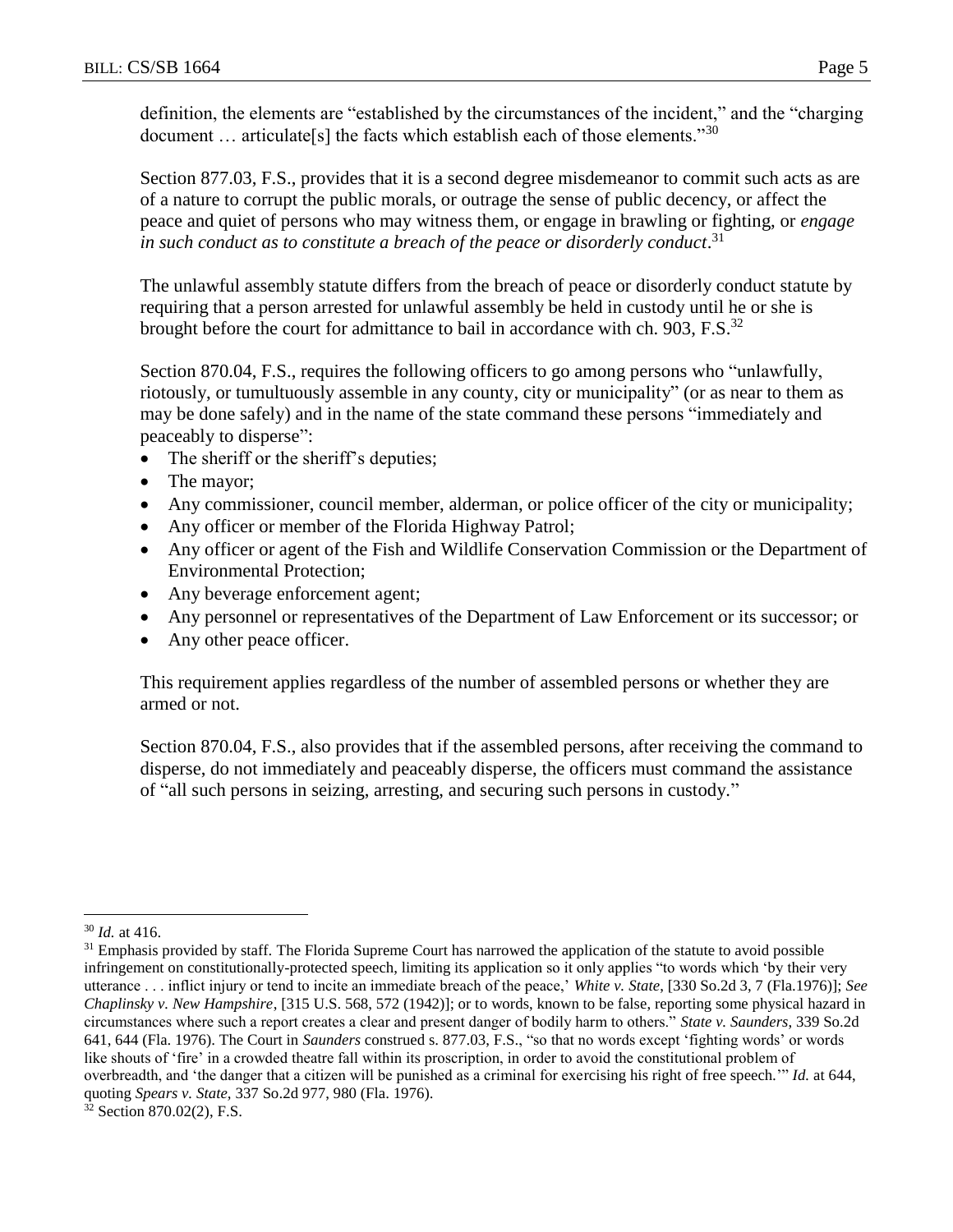$\overline{a}$ 

Finally, s. 870.04, F.S., deems the following persons present at a riot or unlawful assembly to be one of the rioters or persons unlawfully assembled who may be prosecuted and punished accordingly:

- A person who is commanded to aid and assist in seizing and securing a rioter or person unlawfully assembled, or assist in suppressing a riot or unlawful assembly, but refuses or neglects to obey this command; or
- A person who is required by an officer to depart from a riot or unlawful assembly but refuses and neglects to do so.<sup>33</sup>

## *Recent Targeted Protests at Private Residences*

Protests, especially for highly-publicized issues, have sometimes targeted specific individual's homes. Both Senators Marco Rubio and Rick Scott have had protests outside their private residences.<sup>34</sup> There were protests outside the home of a public school board member in Brevard County, Florida, over "LGBTQ-affirming" school district policies.<sup>35</sup> In Windermere, Florida, groups stood outside of a home owned by Derek Chauvin who, at the time of the protest, had been charged but not convicted for the murder of George Floyd.<sup>36</sup> Outside of Florida, the mayors of Chicago and Portland have drawn protests to their private residences.<sup>37, 38</sup>

# **III. Effect of Proposed Changes:**

The bill creates a new criminal offense to picket or protest before or about the residence or dwelling of any person with the intent to harass or disturb that person in his or her home. The bill provides a definition of "dwelling" to include "any building, structure, or portion thereof which is occupied as, or designed or intended for occupancy as, a residence by one or more families." A person who violates this section commits a second degree misdemeanor and may be sentenced to up to 60 days in county jail and assessed a \$500 fine.

<sup>&</sup>lt;sup>33</sup> In a case involving an earlier version of the statute, the Florida Supreme Court held that "[u]nder this statute the offense can only be committed when the unlawful assembly has been ordered to disperse by those officers of the law named in the statute. *Lezama v. State*, 110 Fla. 304307, 148 So. 304 (Fla. 1933).

<sup>&</sup>lt;sup>34</sup> Jacob Ogles, Protesters to convene on Marco Rubio's, Rick Scott's homes to demand challenge to Joe Biden win. Florida Politics*,* Jan. 1, 2021, available at [https://floridapolitics.com/archives/405357-protesters-to-convene-on-marco-rubios-rick](https://floridapolitics.com/archives/405357-protesters-to-convene-on-marco-rubios-rick-scotts-homes-to-demand-challenge-to-joe-biden-win/)[scotts-homes-to-demand-challenge-to-joe-biden-win/](https://floridapolitics.com/archives/405357-protesters-to-convene-on-marco-rubios-rick-scotts-homes-to-demand-challenge-to-joe-biden-win/) (last visited on Feb. 2, 2022); and Lautaro Grinspan, *Trump supporters gather in front of Marco Rubio's West Miami home. 'You work for us.',* The Spokesman Review, Jan. 3 2021 (originally published in The Miami Herald), available *at* [https://www.spokesman.com/stories/2021/jan/03/trump-supporters-gather-in](https://www.spokesman.com/stories/2021/jan/03/trump-supporters-gather-in-front-of-marco-rubios-w/)[front-of-marco-rubios-w/](https://www.spokesman.com/stories/2021/jan/03/trump-supporters-gather-in-front-of-marco-rubios-w/) (last visited on Feb. 2, 2022).

<sup>35</sup> Bailey Gallion, *Protesters' anti-LGBTQ sentiments met by messages of love outside BPS board member's home*, Florida Today, Apr. 9, 2021, available at [https://www.floridatoday.com/story/news/education/2021/04/09/protest-outside-brevard](https://www.floridatoday.com/story/news/education/2021/04/09/protest-outside-brevard-school-board-member-home-spurs-message-love/7157736002/)[school-board-member-home-spurs-message-love/7157736002/](https://www.floridatoday.com/story/news/education/2021/04/09/protest-outside-brevard-school-board-member-home-spurs-message-love/7157736002/) (last visited on Feb. 2, 2022).

<sup>36</sup> *Protesters remain at Orlando-area home owned by officer connected to George Floyd's death,* May 30, 2020, Fox 35 (Orlando), available a[t https://www.fox35orlando.com/news/protesters-remain-at-orlando-area-home-owned-by-officer](https://www.fox35orlando.com/news/protesters-remain-at-orlando-area-home-owned-by-officer-connected-to-george-floyds-death)[connected-to-george-floyds-death](https://www.fox35orlando.com/news/protesters-remain-at-orlando-area-home-owned-by-officer-connected-to-george-floyds-death) (last visited on Feb. 2, 2022). However, Chauvin was not in the home when the protest occurred. *Id.*

<sup>37</sup> Madeline Holcombe, *Chicago protesters rally at mayor's house a day after clashes with police*, CNN, July 19, 2020, available at<https://www.cnn.com/2020/07/19/us/chicago-protest-lori-lightfoot/index.html> (last visited on Feb. 2, 2022).

 $38$  The Portland mayor actually planned to move out of his apartment due to the targeted protests at his home. Andrew Hay, *Portland mayor to leave home targeted by protestors*, Reuters, Sept. 2, 2020*,* available at [https://www.reuters.com/article/us](https://www.reuters.com/article/us-global-race-usa-protests-portland/portland-mayor-to-leave-home-targeted-by-protesters-idUSKBN25T32R)[global-race-usa-protests-portland/portland-mayor-to-leave-home-targeted-by-protesters-idUSKBN25T32R](https://www.reuters.com/article/us-global-race-usa-protests-portland/portland-mayor-to-leave-home-targeted-by-protesters-idUSKBN25T32R) (last visited on Feb. 2, 2022).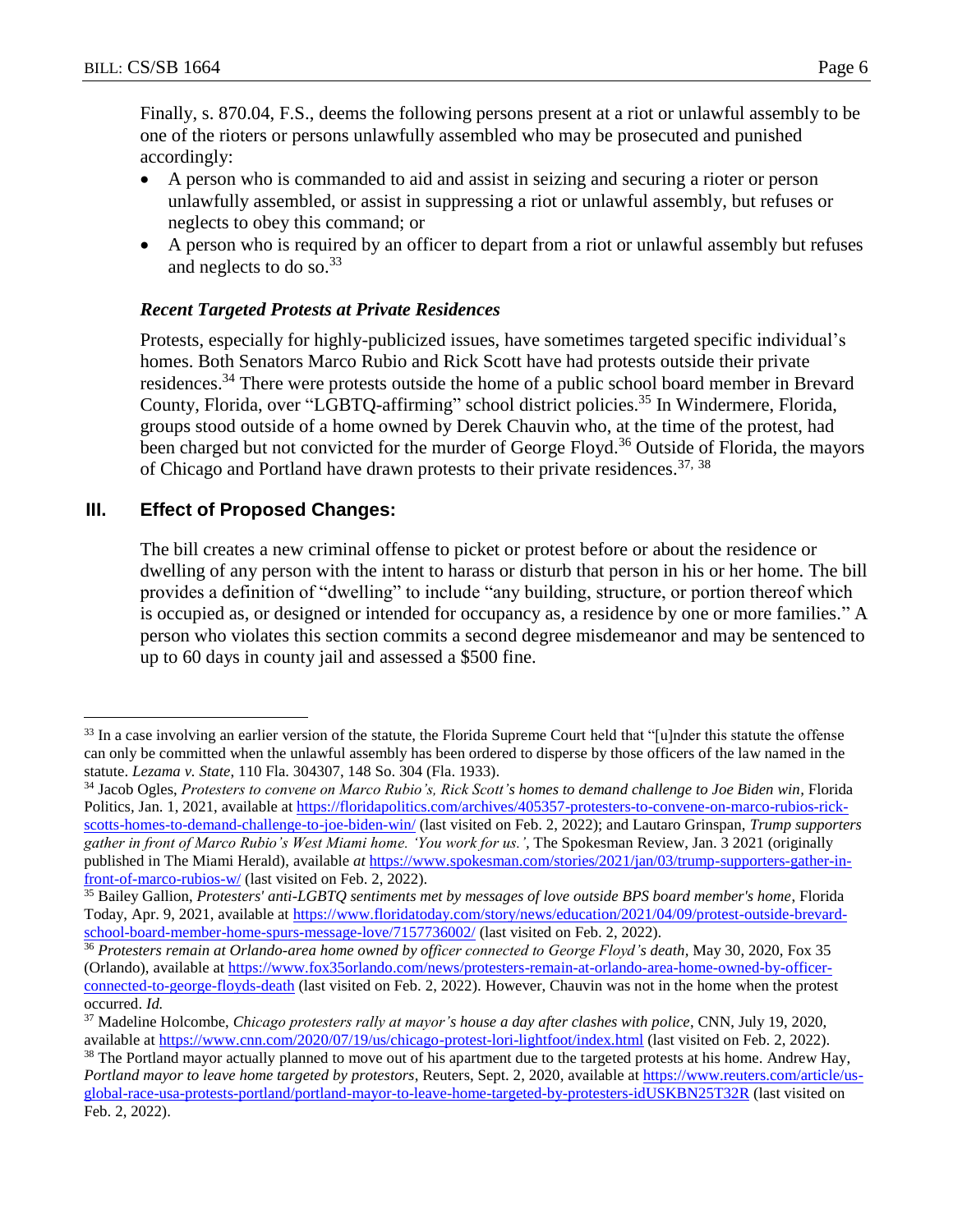Both the Brookfield ordinance on targeted residential picketing that was reviewed by the U.S. Supreme Court in *Frisby v. Shultz*<sup>39</sup> and the offense created by the bill focus on targeted picketing; specifically, they focus on picketing before or about the residence of any person.<sup>40</sup>

However, there are also some differences between the Brookfield ordinance and the offense created by the bill. The Brookfield ordinance mentions "picketing"; the offense created by the bill mentions "picket or protest." The Brookfield ordinance imposes a complete ban on targeted picketing before or about a residence or dwelling; the offense created by the bill only punishes "a picket or protest before or about the residence or dwelling of any person with the intent to harass or disturb that person in his or her home."<sup>41</sup> Also, unlike the Brookfield ordinance, the offense created by the bill defines what a dwelling is.

The bill also specifically states that the purpose of the new offense is to "serve the states significant interest in protecting the well-being, tranquility, and privacy of the home and protecting residents from the detrimental effect of targeted picketing." As previously noted, the U.S. Supreme Court has identified "[t]he state's interest in protecting the well-being, tranquility, and privacy of the home" as being "certainly of the highest order in a free and civilized society."<sup>42</sup>

The bill takes effect October 1, 2022.

## **IV. Constitutional Issues:**

A. Municipality/County Mandates Restrictions:

The bill does not appear to require cities and counties to expend funds or limit their authority to raise revenue or receive state-shared revenues as specified by Article VII, s. 18, of the Florida Constitution.

B. Public Records/Open Meetings Issues:

None.

C. Trust Funds Restrictions:

None.

D. State Tax or Fee Increases:

None.

<sup>39</sup> See footnote 8, *supra.*

<sup>40</sup> See text of the Brookfield ordinance in the "Present Situation" section of this analysis, *supra*.

<sup>41</sup> Neither "harass" nor "disturb" is defined. See "Other Constitutional Issues" section of this analysis, *infra.*

<sup>42</sup> *Carey v. Brown*, 447 U.S. 455, 471 (1980).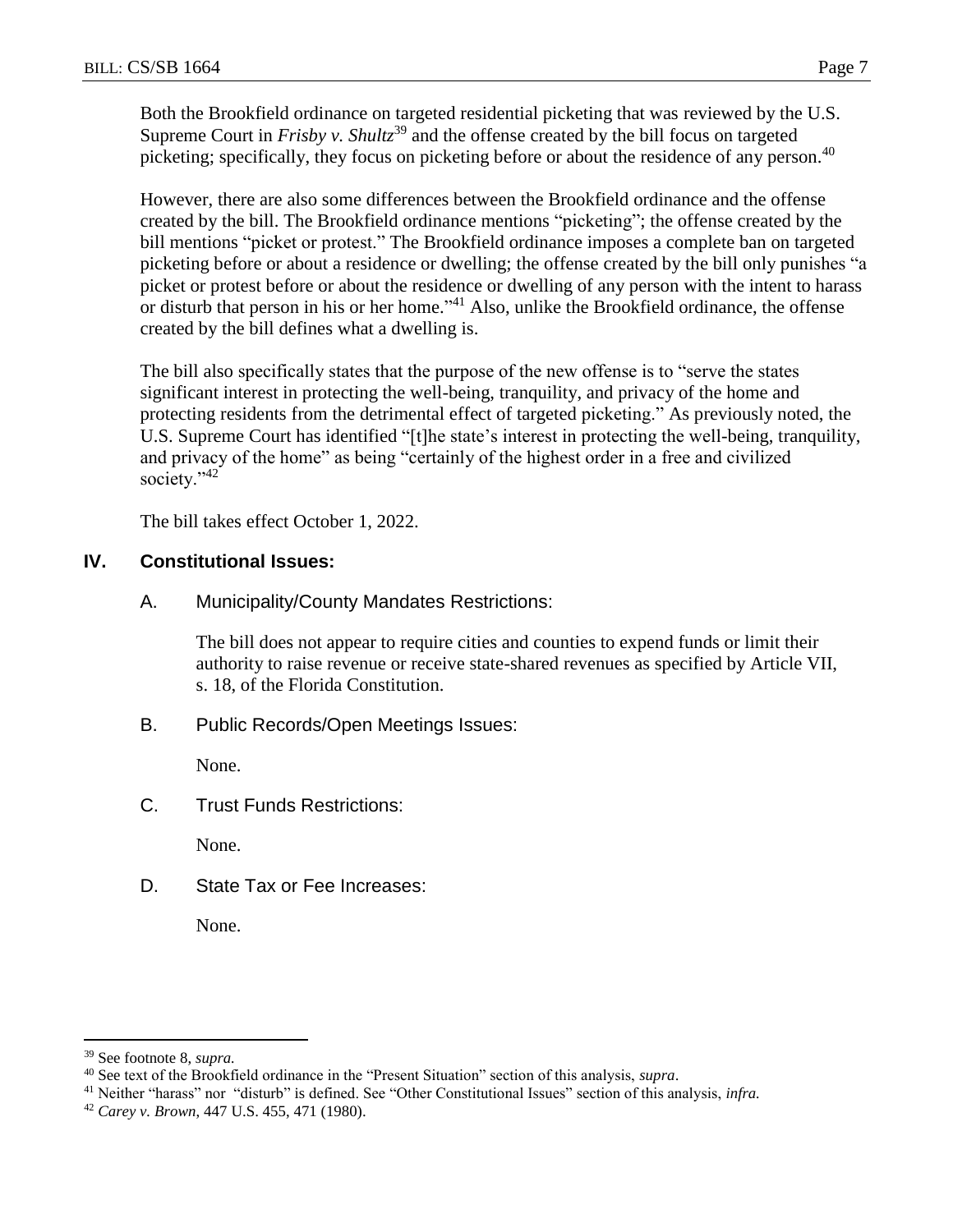## E. Other Constitutional Issues

#### **First Amendment**

It's important to note that *Frisby v. Shultz*<sup>43</sup> involved a First Amendment facial challenge to the Brookfield ordinance. The U.S. Supreme Court's decision did not bar First Amendment challenges based on unconstitutional application of a law. For example, the Court speculated that the Brookfield ordinance may not apply if the resident used his or her home as a place of business or public meeting "since the ordinance's goal is the protection of residential privacy."<sup>44</sup>

Additionally, not every court has reached the same conclusion as the U.S. Supreme Court in *Frisby* regarding a targeted residential picketing ordinance. For example, post-*Frisby*, the federal Sixth Circuit Court of Appeals (Sixth Circuit) found that a targeted residential picketing ordinance enacted in Upper Arlington, Ohio, was unconstitutionally overbroad.<sup>45</sup> This ordinance was identical to the Brookfield ordinance reviewed in *Frisby*. <sup>46</sup> Regarding the Brookfield ordinance and the *Frisby* holding on that ordinance, the Sixth Circuit opined:

The ordinance construed by the Court in *Frisby* was unconstitutionally overbroad as written but was saved by the extraordinary measure of accepting counsel's representation at oral argument before the Supreme Court as to how the ordinance would be enforced. Although there is precedent for this approach, four Justices were highly critical of saving the ordinance by this device. In his dissent, Justice Stevens offered a simple and practical alternative: [I]t is a simple matter for the town to amend its ordinance and to limit the ban to conduct that unreasonably interferes with the privacy of the home and does not serve a reasonable communicative purpose. [*Frisby v. Shultz*, 487 U.S. 474, 499 (1988)] (Stevens, J., dissenting). $47$ 

The Sixth Circuit stated that, "[n]otwithstanding the procedure adopted in *Frisby*, we know of nothing that requires us to accept representations from the City's counsel" regarding enforcement of the ordinance.<sup>48</sup> The Sixth Circuit was unclear regarding those representations, and uncertain if counsel could bind either the legislative body of the City or its police department.<sup>49</sup> The Sixth Circuit also believed "the record demonstrate[d] that the City's idea of what constitutes an enforcement procedure that does not offend the Constitution" was in conflict with the Supreme Court's post-*Frisby* holding in *Madsen v.*  Women's Health Center,<sup>50</sup> which the Sixth Circuit claimed "makes it clear that any linear

- <sup>48</sup> *Id.*
- <sup>49</sup> *Id.*

<sup>43</sup> See footnote 8, *supra.*

<sup>44</sup> *Id.* at 488.

<sup>45</sup> *Vittitow v. City of Upper Arlington*, 43 F.3d 1100 (6th Cir. 1995), cert. denied, 515 US 1121 (1995).

<sup>46</sup> *Id.* at 1106.

<sup>47</sup> *Id.*

<sup>50</sup> 114 S.Ct. 2516 (1994).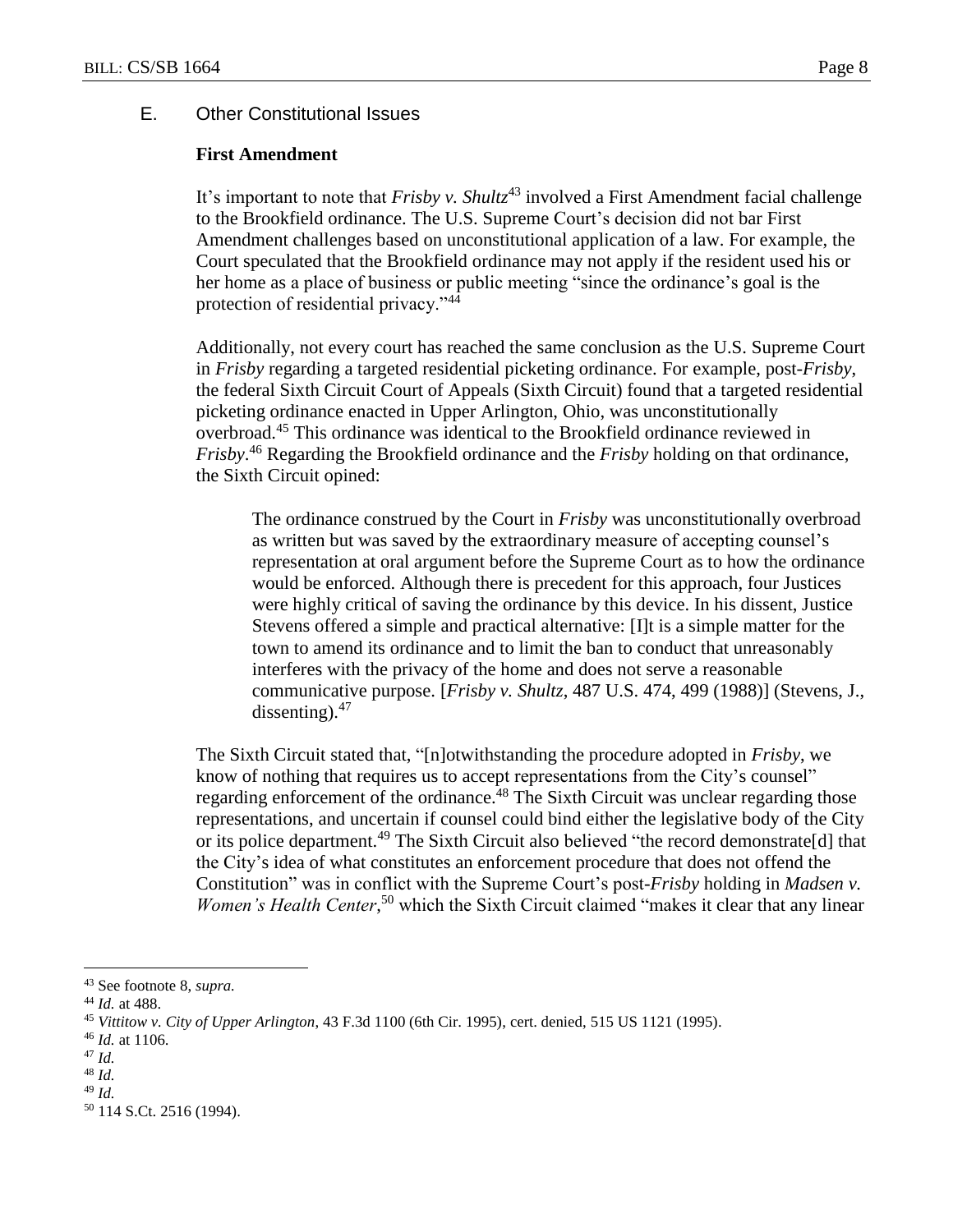extension beyond the area 'solely in front of a particular residence' is at best suspect, if not prohibited outright."<sup>51</sup>

## **Vagueness**

Criminal laws may not include "such vague and broad language that a person of common intelligence must speculate about its meaning and be subjected to arrest and punishment if the guess is wrong."<sup>52</sup> A vague statute, "because of its imprecision, may also invite arbitrary and discriminatory enforcement."<sup>53</sup>

However, the fact that the Legislature may not have defined words or chosen the clearest or most precise language in a statute does not necessarily render a statute unconstitutionally vague.<sup>54</sup> "In the absence of a statutory definition, resort may be had to case law or related statutory provisions which define the term, and where a statute does not specifically define words of common usage, such words are construed in their plain and ordinary sense."<sup>55</sup>

The bill does not define "harass." Some current offenses that use the term "harass" define it; others do not. For example, s. 784.048, F.S., which punishes stalking, defines "harass" as engaging in a course of conduct directed at a specific person which causes substantial emotional distress to that person and serves no legitimate purpose.<sup>56</sup> In contrast, s. 365.16, F.S., which punishes harassing phone calls, does not define "harass."

It does not appear that the term "disturb" is defined in Florida law. An example of its use (without definition) is s. 871.015, F.S., which punishes knowingly engaging in protest activities or knowingly causing protest activities to occur within 500 feet of the property line of a residence, cemetery, funeral home, house of worship, or other location during or within 1 hour before or 1 hour after the conducting of a funeral or burial at that place. "Protest activities" is defined in the statute as any action, including picketing, which is undertaken with the intent to interrupt or disturb a funeral or burial.<sup>57</sup>

<sup>51</sup> *Vittitow, supra,* 43 F.3d at 1105 (footnote omitted), quoting *Madsen, supra*, 114 S.Ct. at 2530.

<sup>52</sup> *State v. Wershow*, 343 So.2d 605, 608 (Fla.1977). If a law is "indefinite and susceptible of differing constructions, the rule of lenity applies; the statute must be construed in the manner most favorable to the accused." *State v. Del Castillo*, 890 So.2d 376, 398 (Fla. 3d DCA 2004). *See* s. 775.021(1), F.S. (codifying the rule of lenity).

<sup>53</sup> *Southeastern Fisheries Ass'n, Inc. v. Department of Natural Resources*, 453 So.2d 1351, 1353 (Fla. 1984).

<sup>54</sup> *State v. Barnes*, 686 So.2d 633, 637 (Fla. 2d DCA 1996), review denied, 695 So.2d 698 (Fla.1997), cert. denied, 522 U.S. 903 (1997). "[A] defendant who establishes only that the statute is vague in the sense that it requires a person to conform his or her conduct to an imprecise but comprehensible standard cannot prevail on a vagueness challenge." *Id*.

<sup>55</sup> *State v. Hagan*, 387 So.2d 943, 945 (Fla.1980) (citations omitted). In *Barnes, supra,* the court determined that the undefined terms "high speed vehicle pursuit" and "high speed," which appeared in a statute punishing unlawful flight from a law enforcement officer, were not impermissibly vague in all of their applications. The meaning of the term "high" could be ascertained from a dictionary definition and the meaning of the term "high speed pursuit" could be ascertained from a plain reading.

<sup>56</sup> Section 784.048(1)(a), F.S.

 $57$  Section s.  $871.015(1)(c)$ , F.S. (emphasis provided by staff).